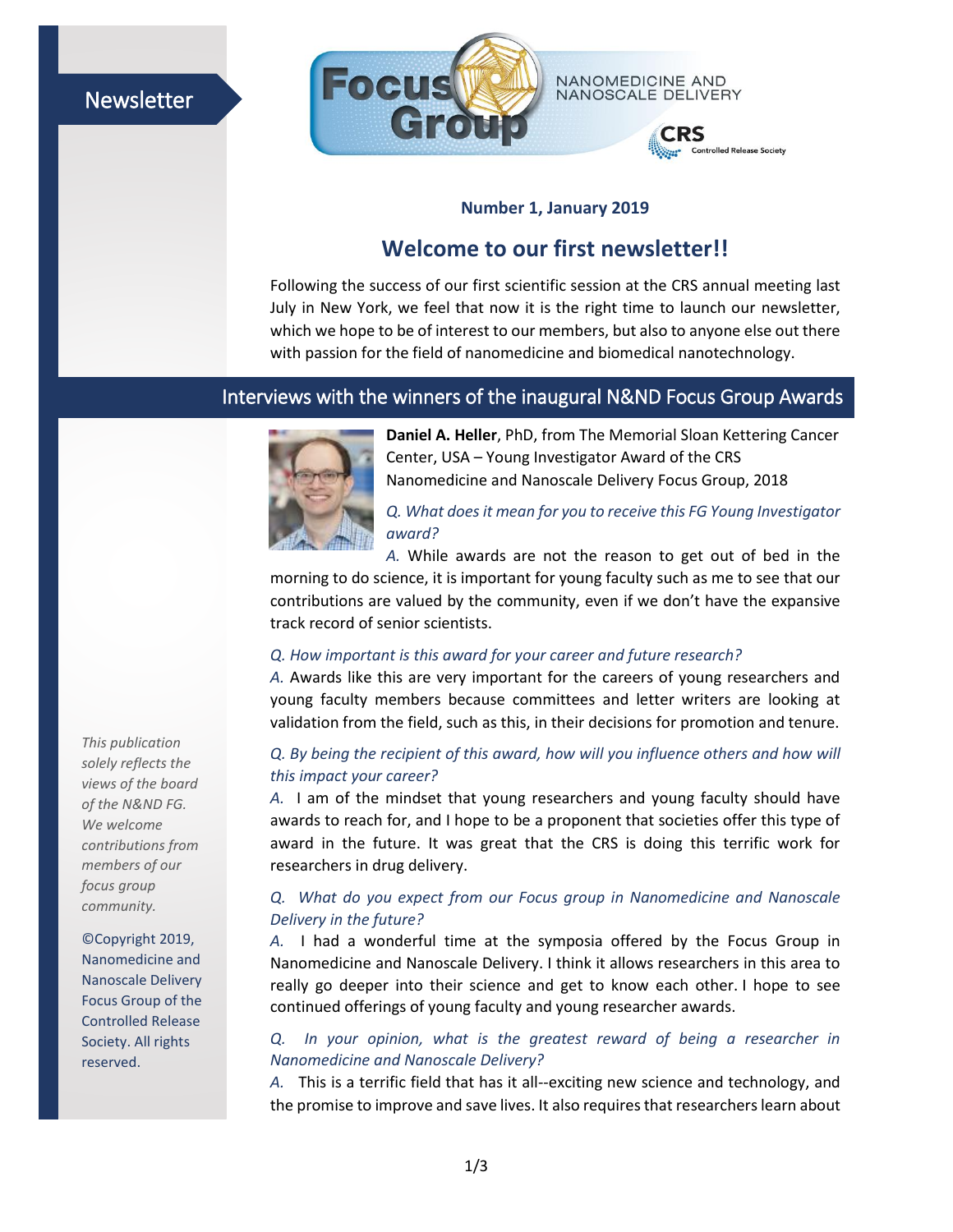# Interviews with the winners of the inaugural N&ND Focus Group Awards (cont.)

many fields at once, giving a real diverse feel to the work in the field and the need to collaborate with people from different backgrounds.

- *Q. What would you tell young researchers to convince them to pursue research in this field?*
- *A.* I think I'd tell them what I just said above, but I'd give them the advice to diversify the training that they get in disparate fields. It doesn't take too terribly long to learn the basic principles of drug delivery, but the field needs people to learn more in-depth biology and medicine, to understand where the problems are and where they aren't. The great thing about this field is that it incorporates a lot of engineering, chemistry, biology, and medicine, and even some business, and law. That's also what makes the field difficult, however, if you aren't learning much in some of those areas.
- *Q. Can you tell us briefly about your most recent and exciting achievements in this area of research?*
- *A.* I'm excited to be incorporating machine learning and data science into my research, to help build an area that some people call "nanoinformatics". I'm also excited to address the problems of precision drugs, because each drug or target is a different puzzle to solve in terms of its problems. My lab is also working in the kidney drug delivery space, which seems to be getting a bit more traction by investigators recently.



**Lei Wu**, from Sichuan University, Chengdu, China – Student/PostDoc Award of the CRS Nanomedicine and Nanoscale Delivery Focus Group, 2018

*Q. What does it mean for you to receive this award?*

*A.* When I received this award, I felt extremely surprised. It means that the effort I paid in my research has been recognized.

- *Q. How do you expect this award to impact your research career?*
- *A.* When I attended CRS meeting, I found many excellent investigations and researchers. And this award, I think, encouraged me to work harder on my research. Maybe someday I could have more valuable researches as they do.
- *Q. What or who inspired you to pursue research in this field?*
- *A.* My parents. They always comfort and encourage me when I feel tired working in the lab. For me, it is the best thing to make them proud of me.
- *Q. What events/ activities would you like to be offered by our FG to young trainees?*
- *A.* I would like to have opportunities to communicate with others via e-mail or video-conferencing. I hope that the subject is not only about the experiments, but also the advice for future research career. As a young trainee, I sometimes feel confused about how to become a good researcher after graduation.

### *Q. What is your ultimate career goal as you see it today, and how do you think this award may contribute to it?*

*A.* I think it is a very good question. I have been thinking about my career goal for a long time. Actually, I do not have a certain answer due to the sense of inferiority. Maybe this award could help me realize that efforts we made will pay off, even though we may need to wait for it. And I wish to work in a pharmaceutical research company and contribute for the development of new medicines.